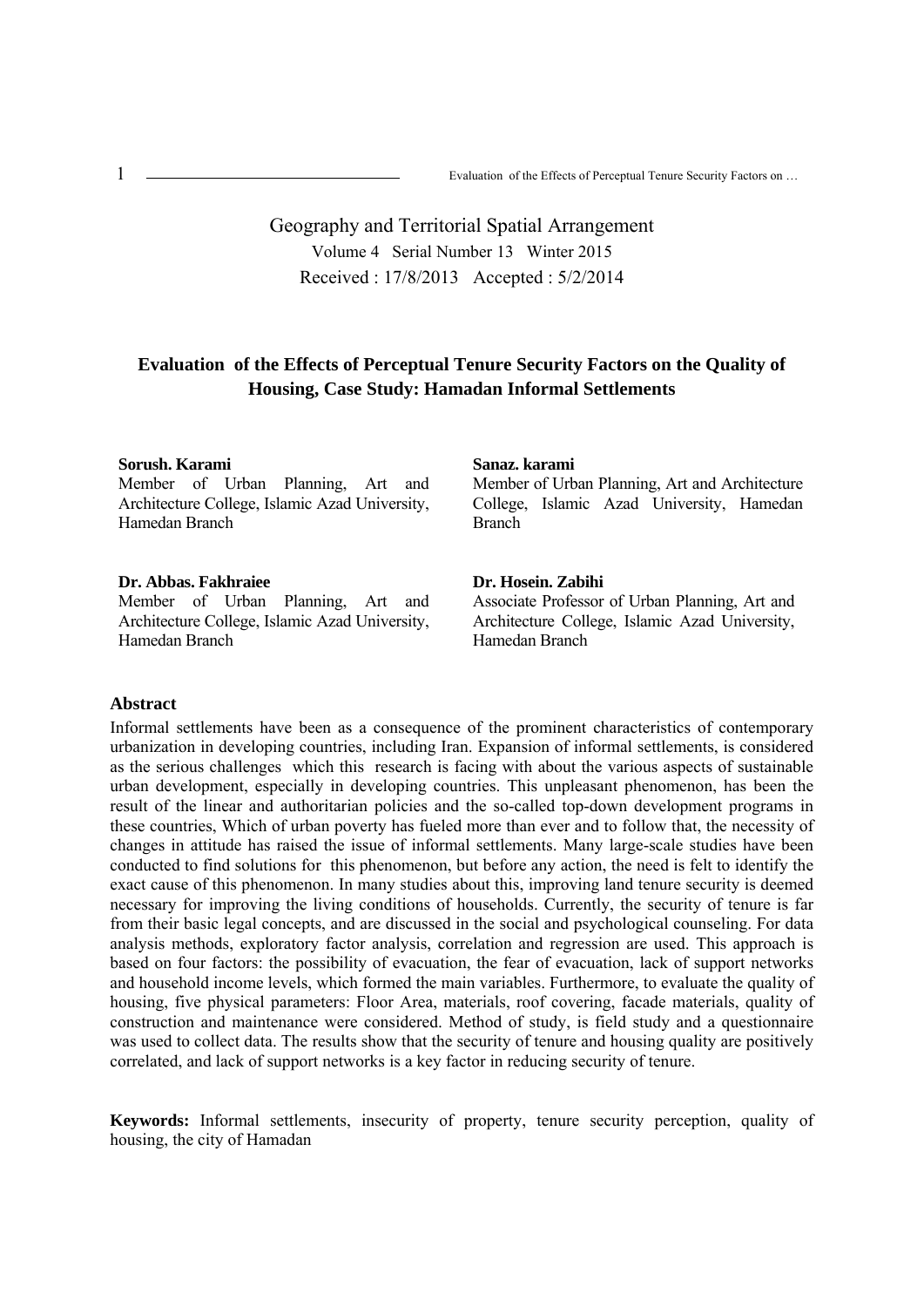Geography and Territorial Spatial Arrangment, 4nd Year, No. 13, Winter 2015

# Geography and Territorial Spatial Arrangement Volume 4 Serial Number 13 Winter 2015 Received : 22/4/2014 Accepted : 7/9/2014

## **Analysis and Evaluation of Factors Affecting Land and Housing Prices In District No. 3 of Mashhad City**

**Dr. Baratali. Khakpour**  Associate Professor of Geography, and Urban Planning, University of Mashhad

**Reza. Samadi**  Ph. D. Candidatet of Geography, and Urban Planning, University of Mashhad

#### **Abstract**

The aim of this paper is to analyze and evaluate the factors affecting on land and housing prices in zone 3 of Mashhad city. The research method used in this study was desprective- analytical method. The statistical population of the research includes the heads of household in zone 3 of Mashhad city. To determine the sample size of study, which was obtained over 362 cases, Cochran formula was used. The research tools included two questionnaires; one related to the heads of households and the other one was related to real estate agencies. To analyse and display data, Arc GIS, SPSS and Excel softwares were used. First, the grad of each area, in terms of economical and social development of inhabitants, was obtained using Moris model, and then, mean comparison of economic and social development of inhabitants with land and housing prices was performed using an analysis of variance (ANOVA) at the level of 99%. Pearson correlation was used to analyze the relationships between each of these factors with land and housing price; so that its results indicate a direct and positive relationship between these factors and prices of land and housing. The effectiveness of each one of independent variables (factors affecting land and housing price) on dependent variable (its price) was analysed using linear regression with Stepwise method. Of the factors studied, the variables related to economic development of inhabitants with Beta (0.36), social development (0.38) and the area of land plots (-0.36) were identified as the most important factors that influence land and housing prices in this area of the city.

**Keywords:** Linear regression, Land and housing price, Zone 3 of Mashhad city.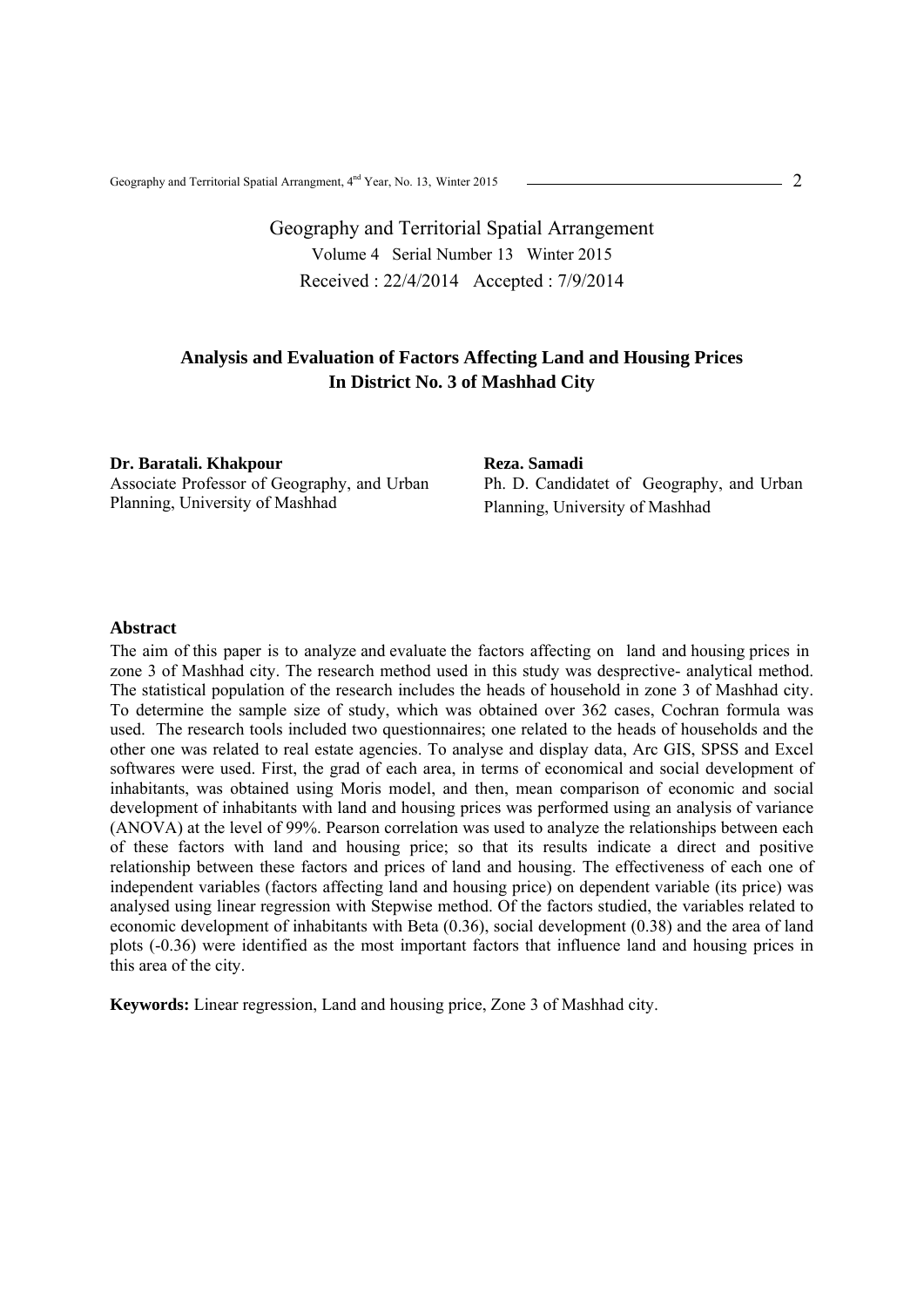$\overline{1}$ Assessment of Realization of Socio – Economical Dimensions of Hadi Plan in ...

# Geography and Territorial Spatial Arrangement Volume 4 Serial Number 13 Winter 2015 Received : 6/1/2014 Accepted : 30/4/2014

## **Assessment of Realization of Socio – Economical Dimensions of Hadi Plan in Rural Settlements, Case Study: Kenare Village- Marvdasht**

### **Dr. Ali. Shakoor**

Associate professor of Geography and Urban Planning, Azad University of Branch

**Dr. Ali. Shamsodini**  Assistant professor of Geography and Urban Planning, Azad University of Branch

#### **Abstract**

In the early years of the Islamic Revolution and the discourse of justice in order to remove deprivation from the settlement areas of the country, the development of villages was seriously considered by the governorates and programmers, So that through the formation of institutions such as Construction Jihad and Ministry of Housing, a great deal of projects and plans were prepared and implemented to improve the life of villagers . In this respect, "facilitating and improving" plans or the same Hadi plans were the most important programs which have been performed for improving the economical, social situation and physical-spatial organization of rural settlements up to now. This research was performed by analytical –descriptive method, the aim of this research is measuring and assessment of the degree and level of realization of different social and economical aspects of performing Hadi plans in Kenare village of the central part of Marvdasht township. The data were gathered through library and field methods and with respect to the statistical society of 410 households, 90 head man of the families were selected as sample.Descriptive and presumption statistical methods including single-double variable t test , Likert spectrum measurement and Wilcoxon signed rank test have been used. The research results shows that a correlation coefficient of r=0.017exists between Hadi plan variables and social changes in the rural life of Kenare village, which indicates a significant relationship. Also the correlation coefficient between the variable of implementing Hadi plan and realization of economic aspects of the under study villagers' life is equal to  $r=0.024$  which indicates a significant relationship. Therefore, implementing Hadi plans in Kenare villages was successful for meeting the economicalsocial objectives in view of environmental improvement and villagers' life and could provide the relative satisfaction of rural habitats. So that, the assumption of research based on Hadi plan in Kenare village and its positive effects on the social and economical life of villagers' life is confirmed.

**Keywords:** Village, Hadiplan, Social change, Economic change, Kenare, Marvdasht.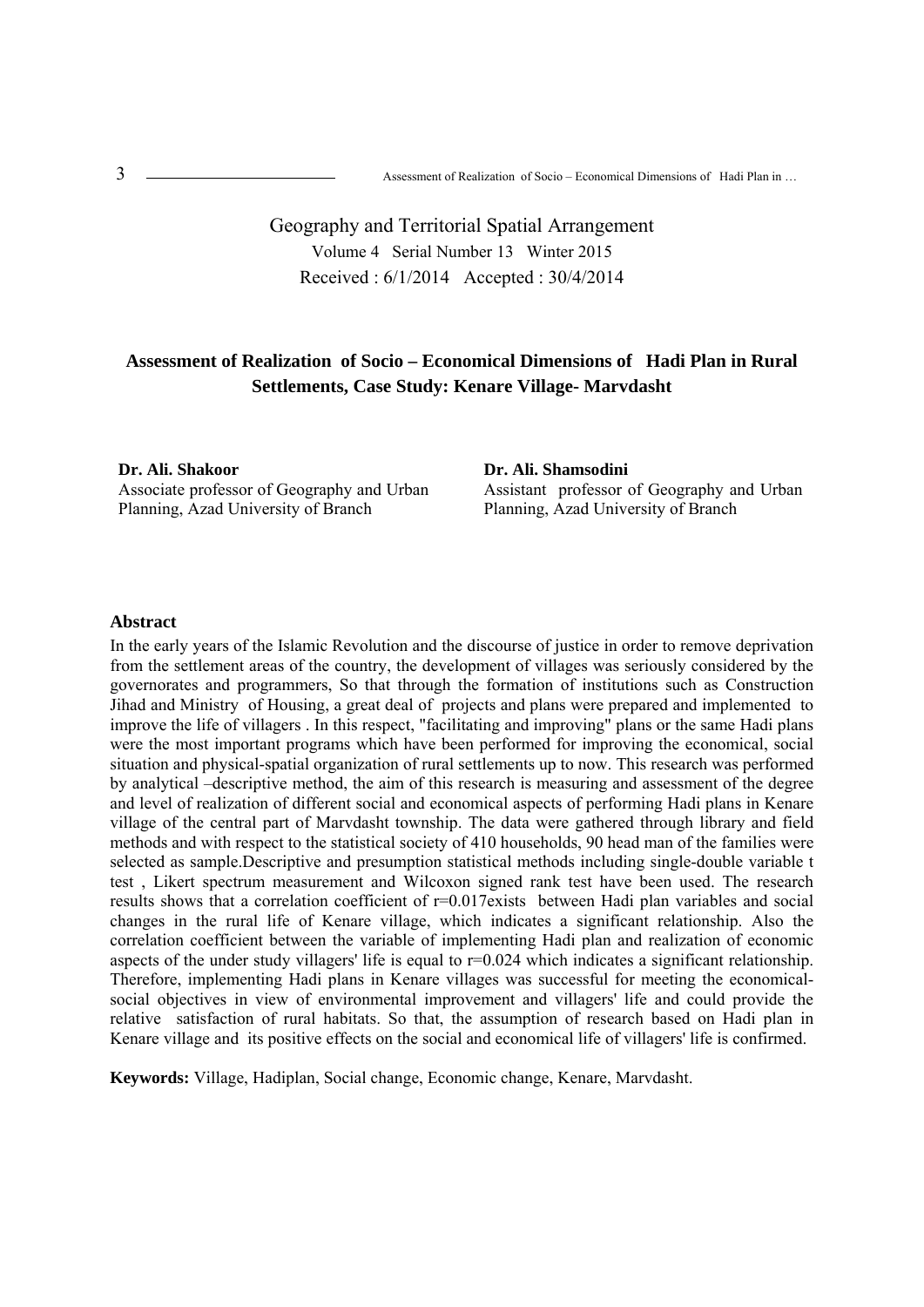Geography and Territorial Spatial Arrangment, 4<sup>nd</sup> Year, No. 13, Winter 2015

# Geography and Territorial Spatial Arrangement Volume 4 Serial Number 13 Winter 2015 Received : 23/2/2014 Accepted : 3/6/2014

### **Analyzing the Effects of Horizontal Extension of the City on Social Capitals, Case Study: Maraghe City**

### **Dr. Ali Reza. Soleimani**

Associate Professor of Payam Nour University

#### **Hasan. Ahar**

M.Sc. Of Urban Planning, Islamic Azad University of Gazvin Science and Research College

#### **Hadiseh. Gheisari**

M.Sc. Of Urban Planning, Islamic Azad University of Gazvin Science and Research College

### **Abstract**

According to inevitable urban growth based on predictions made, this process will continue in the next decade and its resulting movements, will lead to the settlement and concentration of population in major cities. The purpose of this paper is to study t the effects of horizontal extension of the city on the social capital of citizens. In fact, it can be said that there is a relationship between the shape and form of urban extension and social factors.

In order to collect information, library and field methods were used. Library and documentary methods were used for social equity part and the degree of citizens' of different districts to different types of services and sport , cultural, educational commercial ,park, green and sanitary spaces and health services.In other words. to measure the citizens' access to various services and facilities , the statistics of per capita in comprehensive project of Maraghe has been used. Other required information was used by the questionnaire method. social capital has five components including (social security and the environment - Register - Partnerships - social interaction - trust) .The questionnaire was designed based on the components of social capital. Number of samples with a population of 162,356 of Maraghe city based on statistical census of year 2001, according to Cochran formula, was 320 samples. Questionnaires were randomly distributed at the community level in order to gather people's opinions, and then the raw data obtained by SPSS software. Related variables such as urban extension, density, access, distance, and etc. as independent variables and variables related to social capital as dependent variables are considered. In order to evaluate and analyze social capital and the extent of its relationship with the extension of Maraghe using advanced statistical analysis such as correlation coefficient, multiple regression and factor analysis were used. The results show significant indicators of density by a factor of 0.026 and 0.699 beta has had the greatest impact on the components of social capital. Indexes of the distance from the city center, open space, the growth rate of household, the average duration of residence and family size, have an impact on the level of social capital respectively.

**Keywords:** sprawl - social capital - Partnership - Security - dealing – Register- Maragheh.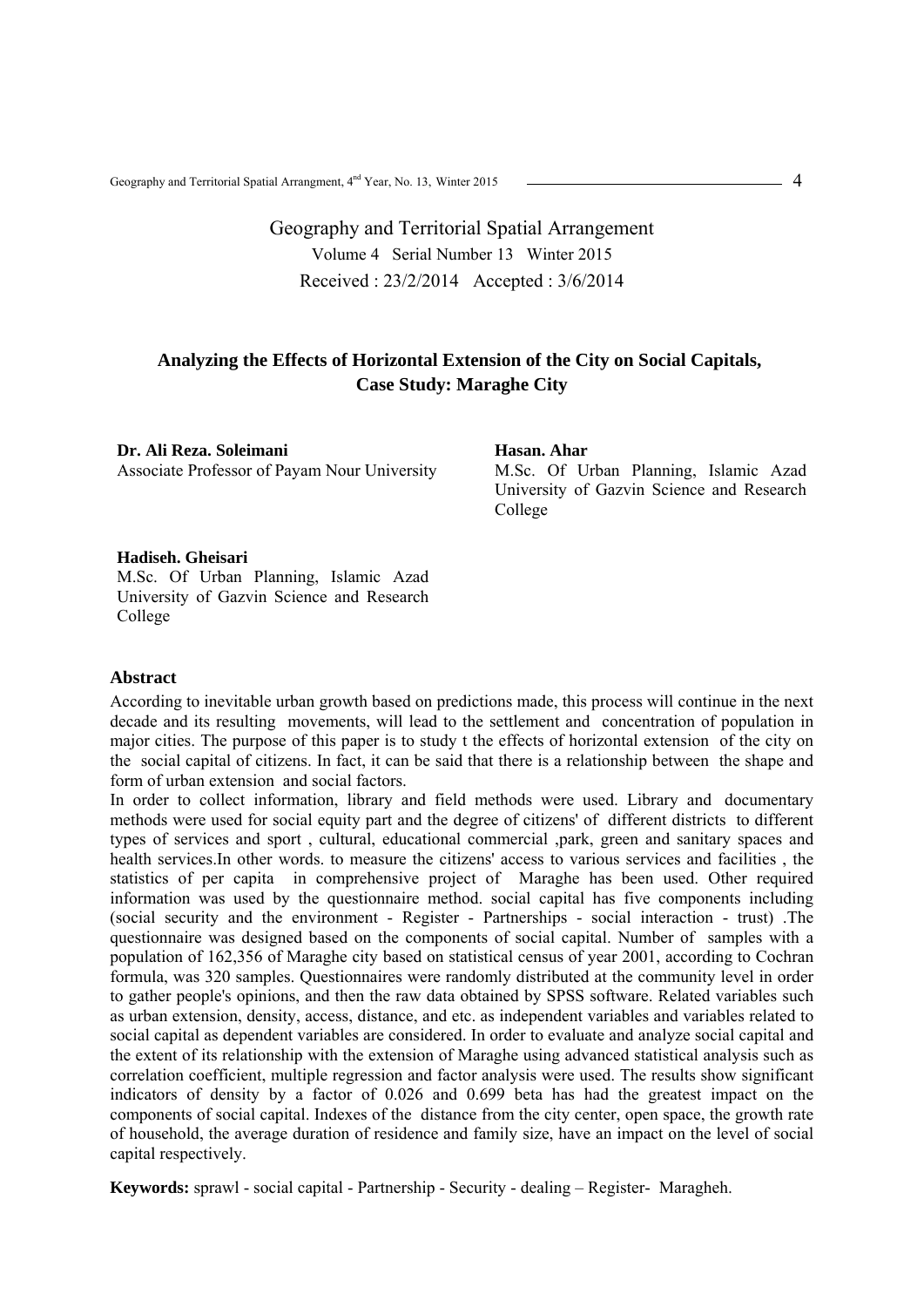Geography and Territorial Spatial Arrangement Volume 4 Serial Number 13 Winter 2015 Received : 29/1/2014 Accepted : 24/8/2014

### **Evaluation of Geo-Tourism Capability of Zahak Area in Hashtroud**

**Dr. Sayad. Asghari Saraskanroud**  Assistant Professor of Geomorphology, Uramiyah University

**Dr. Vahid. Mohammadnejad**  Assistant Professor of Geomorphology, Uramiyah University

#### **Saleh. Asghari Saraskanroud**

Ph.D Candidatet of Geography, Uramiyah University

**Dr. Fariba. Esfandyari**  Associate Professor of Geomorphology, Mohagheghe Ardabili University

**Dr. Batul. Zeinali**  Assistant Professor of Climatology, Mohagheghe Ardabili University

#### **Abstract**

In this study, the geo-tourism capability of Hashtroud Zahak area has been studied. This area has a wide range of elements and geomorphic processes for attracting tourists interested in earth sciences. It is one of the most important historical centers of Azerbaijan from cultural and historical point of view. In this research, Hadžić model has been used. In this study, the value and importance of each geo tourism location is estimated by three indexes, including Scientific value, secondary values and Vulnerability of that geotourism location. For this purpose, a survey was performed from 25 tourists and 6 professionals. Results indicated that geological features associated with cultural heritage have the highest score among professionals and tourists in terms of scientific value. This indicate a wide range of geological and geomorphological forms in the study area. Natural elements and cultural heritage have the highest score among professionals and tourists in terms of secondary values. Vulnerability from expert's view is 3, that indicates relatively high vulnerability of the area. Finally investigation of three indexes in the final assessment of the value of geo tourism indicated that , this area has a good geo tourism value.

**Key Words:** Geo-tourism, Evaluation, Hashtroud Zahak area, Dynamic Model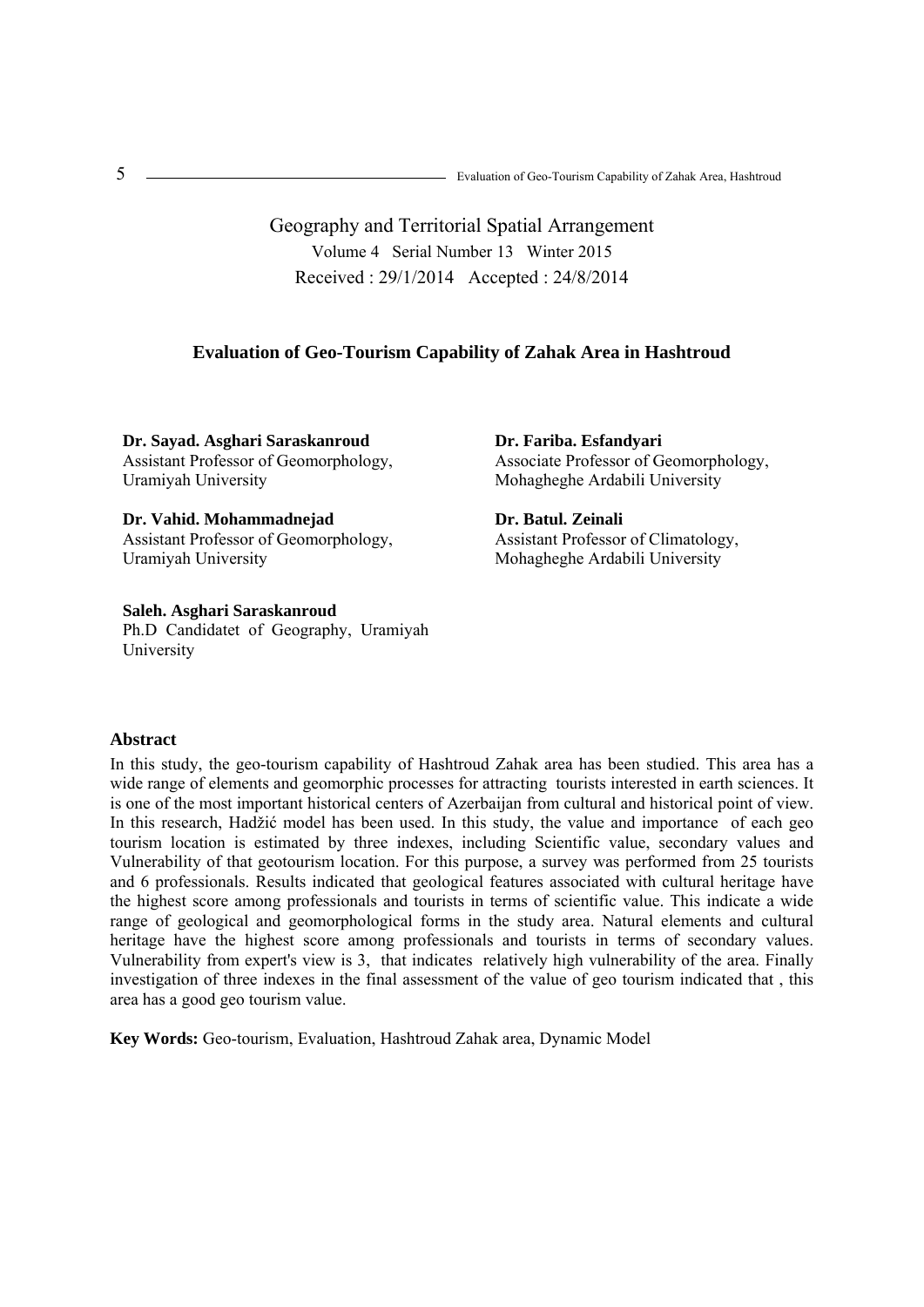Geography and Territorial Spatial Arrangment, 4<sup>nd</sup> Year, No. 13, Winter 2015

# Geography and Territorial Spatial Arrangement Volume 4 Serial Number 13 Winter 2015 Received : 23/2/2014 Accepted : 17/5/2014

## **Analysis of the Factors Affecting the Spatial Distribution of Poverty in Rural Areas, by Emphasizing on the Economic-Social Characteristics, Case Study: Mahmoudabad Village, Shahin Dej Town Ship**

**Dr. Behruz. Mohammadi Yegane**  Assistant Professor of Geography, Zanjan University

**Mehdi. Cheraghi**  Ph.D Candidatet of Geography and Urban Planning, Tehran University

**Zahra. Yazdani**  M.Sc. Student of Geography and Urban Planning, Zanjan University

### **Abstract**

From the past times, rural areas as the basic communications have had a major role in the formation and flourishing of civilizations and decline of a great number of civilizations, is concerned to the destruction of villages and disregarding them as basic elements of production, and economic prosperity. At the present, one of the main elements of the production and environmental decline and inefficiency is poverty.So the study to identify poverty reasons and presenting solutions is essential. The present study analyzes the factors affecting the spatial distribution of poverty in rural areas, by emphasizing on the economic- social characteristics. This study is of applied one and from the view point of nature and method is of descriptive – analytical one.The method for collecting information is of library and field data collection (questionnaires, interviews) and descriptive statistics (mean, standard deviation) and inferential statistics were applied for analyzing information.The present research population is the families of Mahmoudabad county , located in West Azarbaijan Shahindezh township. The county has 26 villages with population in 2011 Census with 8206 Population and 2154 Households. With respect to the spread of the under study area and for detailed and accurate study, 11 villages were selected by Kocharan modified formula and distributed between different population classes of the village through classification sampling method. The results show that the elements of assets, education and banking credit are the most important factors affecting the spatial distribution of poverty in the study area.

**Keywords:** rural poverty, rural development, spatial distribution.

6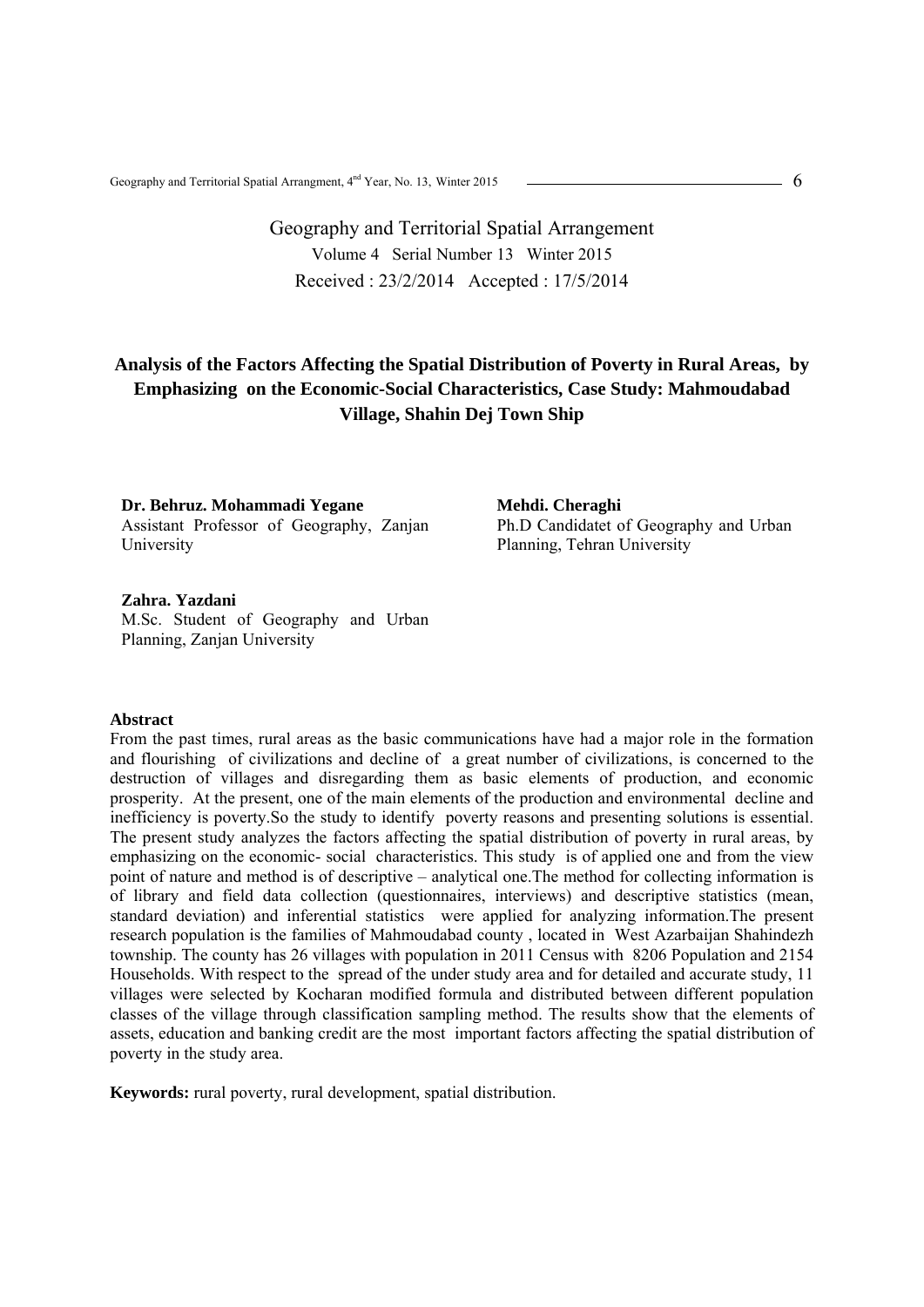$\epsilon$ <sup>7</sup> Study of Citizen's Satisfaction about the Performance of Municipality Services …

# Geography and Territorial Spatial Arrangement Volume 4 Serial Number 13 Winter 2015 Received : 23/5/2013 Accepted : 10/6/2014

## **Study of Citizen's Satisfaction about the Performance of Municipality Services Using Kano Model, Case Study: Gorgan Municipality**

**Dr. Esmaeil. Nasiri**  Assistant Professor of Geography and urban Planning, Payam Nour University

**Hosein. Amoozad Mahdirji**  Trainer, urban Geography Group, Payam Nour University

### **Abastract**

Today all efforts and attempts which the urban management are implemented for increasing the services, are to increase citizens' satisfaction. This purpose is a great ideal for municipalities and much of it will be achieved through the provision of services for citizens. The research aims is to gain a fairly accurate description of the status of the citizens' satisfaction about the services of Gorgan Municipality based on Kano model in most of the requirements including main requirements, functional and incentive. This research from objective point of view is an applied one and is a descriptive-surveying type which is made by field method. The statistical society is all citizens(343977 people) of Gorgan city that use municipality services. This research is based on Cochran's formula on a sample size of 384 people Who were randomly selected and studied. Findings suggest that the citizens had more satisfaction about the services of municipalities in respect of motivational needs (0.790) basic requirements (0.712) and political needs 0.436).

**Keywords:** municipality services, Kano model, the basic requirements, functional requirements, motivational needs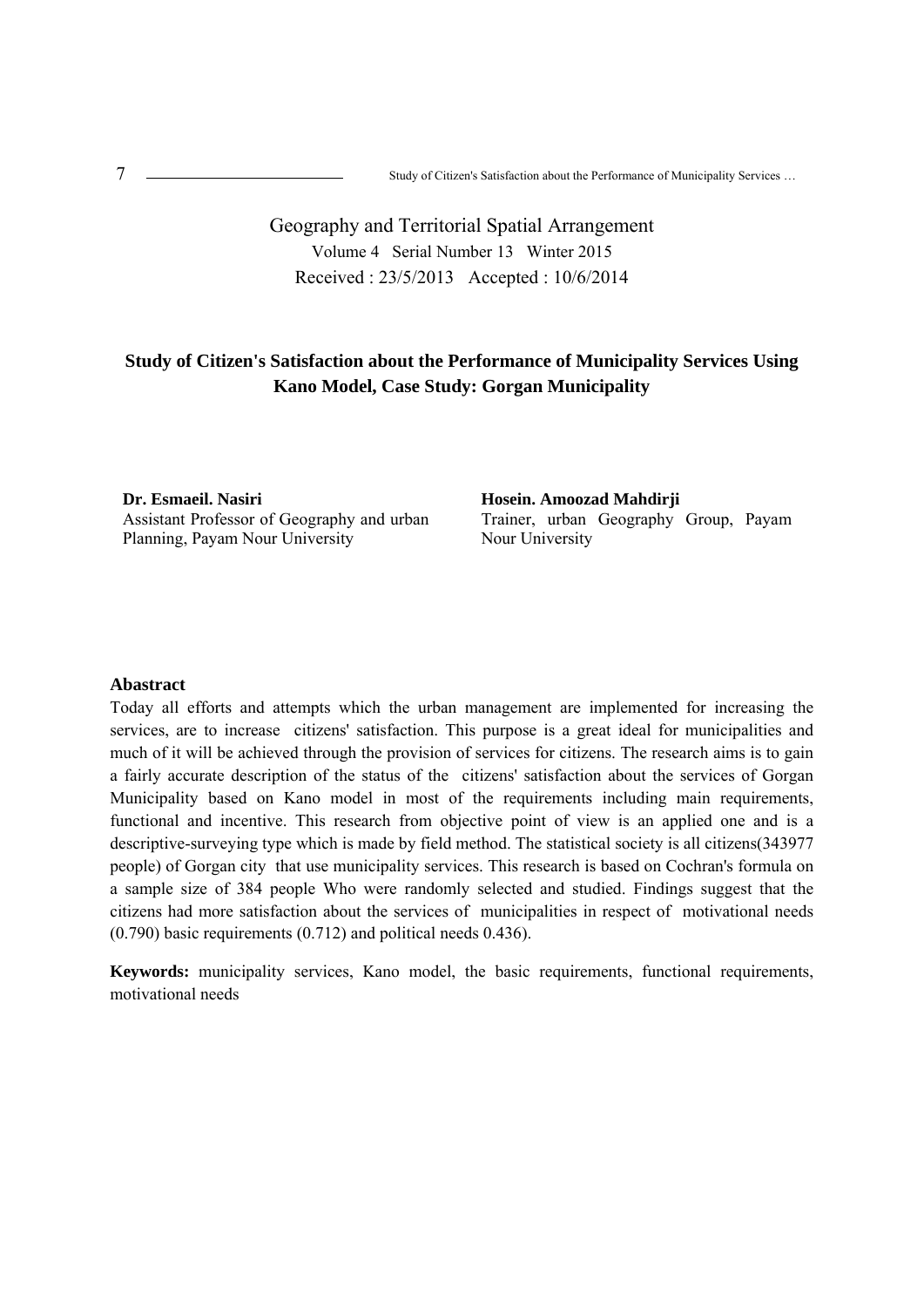Geography and Territorial Spatial Arrangment,  $4<sup>nd</sup>$  Year, No. 13, Winter 2015

# Geography and Territorial Spatial Arrangement Volume 4 Serial Number 13 Winter 2015 Received : 6/11/2013 Accepted : 14/6/2014

## **Assessment of Development Effects on the Environmental of Chaharmahal & Bakhtiari Province and Determining the Priorities of Villages for Development by Using Degradation Model**

#### **Dr. Ali. Jafari**

Assistant Professor of Natural Resources and Geology College, Shahre Kord University

**Dr. Nabiollah. Yarali**  Assistant Professor Natural Resources and Geology College, Shahre Kord University

#### **Saeid. Azadegan Dehkordi**

M.Sc of Silviculture, Natural Resources and Geology College, Shahre Kord University

### **Abstract**

The aim of this paper is to determine the effects of development on the environment of Chaharmahal & Bakhtiari province by using degradation model and the possibility of more development of villages. Political divisions at the villages level (44 villages) was used as the working unit. Ecological vulnerability was measured by overlying map of slope, direction, elevation, annual average temperature , iso hyetal points, sensitive to erosion, faults distribution, soil depth, vegetation cover, forest reserves and protected areas and using threshold rule in ecology. 13 Degradation factors identified and their severity in each assessment unit was determined. Physiological population density was calculated by dividing the available population in each working unit into the area of cultivated lands in that unit. Then degradation coefficient in each unit calculated using Excel software. Finally, assessment units categorized in 6 classes in terms of degradation coefficient value. Also in terms of degradation severity, total area of province categorized in 3 classes for future development. Based on the results 64.4% of the province prone to more development, 31.9% has the capability for development depending on performing the rehabilitation operations and the rest 3.7% have a limited development capability.

**Key words:** Development, Environmental Impacts, Degradation Model, Village County, Chaharmahal & Bakhtiari Province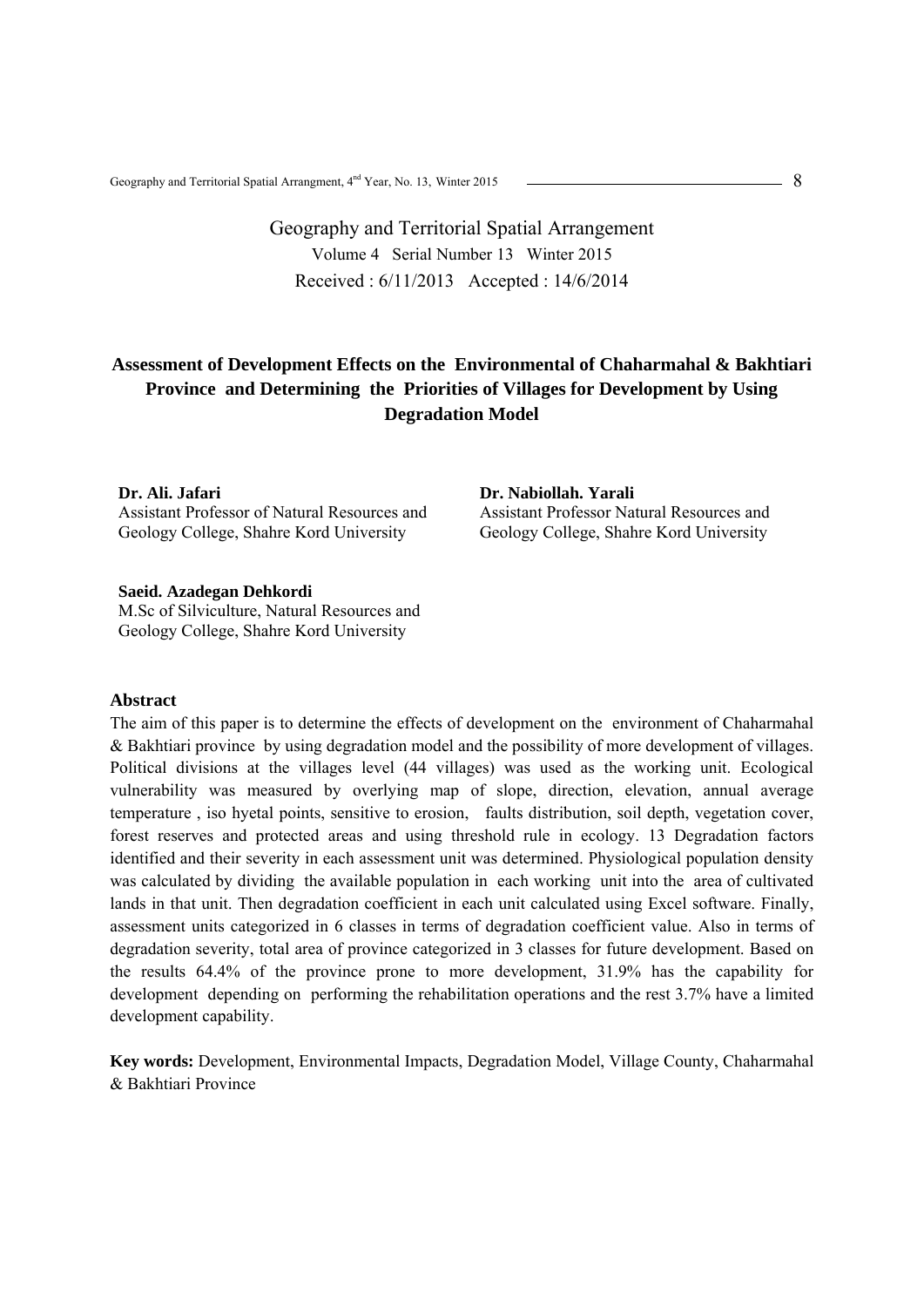# Geography and Territorial Spatial Arrangement Volume 4 Serial Number 13 Winter 2015 Received : 24/11/2013 Accepted : 27/4/2014

## **The Comparison of Different Procedures for the Preparing of the Digital Elevation Model, Case Study: Noferest watershed, Birjand township, South Khorasan Province**

**Ali. Ashrafi**  Member of Geology College, Birjand University **Mohammad Ali. Alimi**  Ph.D Candidatet of Geology, Birjand University

#### **Abstract**

The exact estimation of qualitative and quantitative characteristics of the natural phenomena requires a great deal of time and expense. Therefore, the interpolation procedures are used as a suitable solution in the estimation of the places which are uninformed to other researchers, and haven't been sampled yet. The reason for the choice of the mentioned procedures is that there are many maps derived from the Digital Elevation Model, and these maps have application in different analyses, and also they may have influence on the result of an analytic research, using different scales. If the main source which is Digital Elevation Model malfunctions, the whole project will have more errors. The main subject of this research is the choice of the most suitable procedure for the formation of the Digital Elevation Model which can present more real-life model from the natural condition of the earth, with high precision. The research purpose is the comparison of some of the procedures for the preparing of the Digital Elevation Model, including TIN (Triangulated Irregular Network), TOPOGRID, and also Digital Elevation Model derived from 3-dimensional satellite images. The mentioned procedures were performed on the data of the Noferest watershed in 40 kilometers of the east of Birjand city and their results have been compared precisely with each other and also with the data derived from the 2 frequency global location finder systems (DGPS). The results obtained from the comparison of the amounts of minimum and maximum differences and also the comparison of the RMSE amounts between the Digital Elevation Model and the DGPS data in 10 research zones, show that TIN procedure which has obtained the maximum amount of difference, 5 times with no minimum amount, has more errors, and the Digital Elevation Model of SRTM which has obtained the minimum amount of difference, 3 times with no maximum amount, has higher precision. In this procedure, the TOPOGRID and TOPOGRID INFORCE and also the Digital Model derived from the ASTER images, are placed in the subsequent ranks.

**Keywords:** Digital Elevation Model, geographical information system, satellite images, South Khorasan